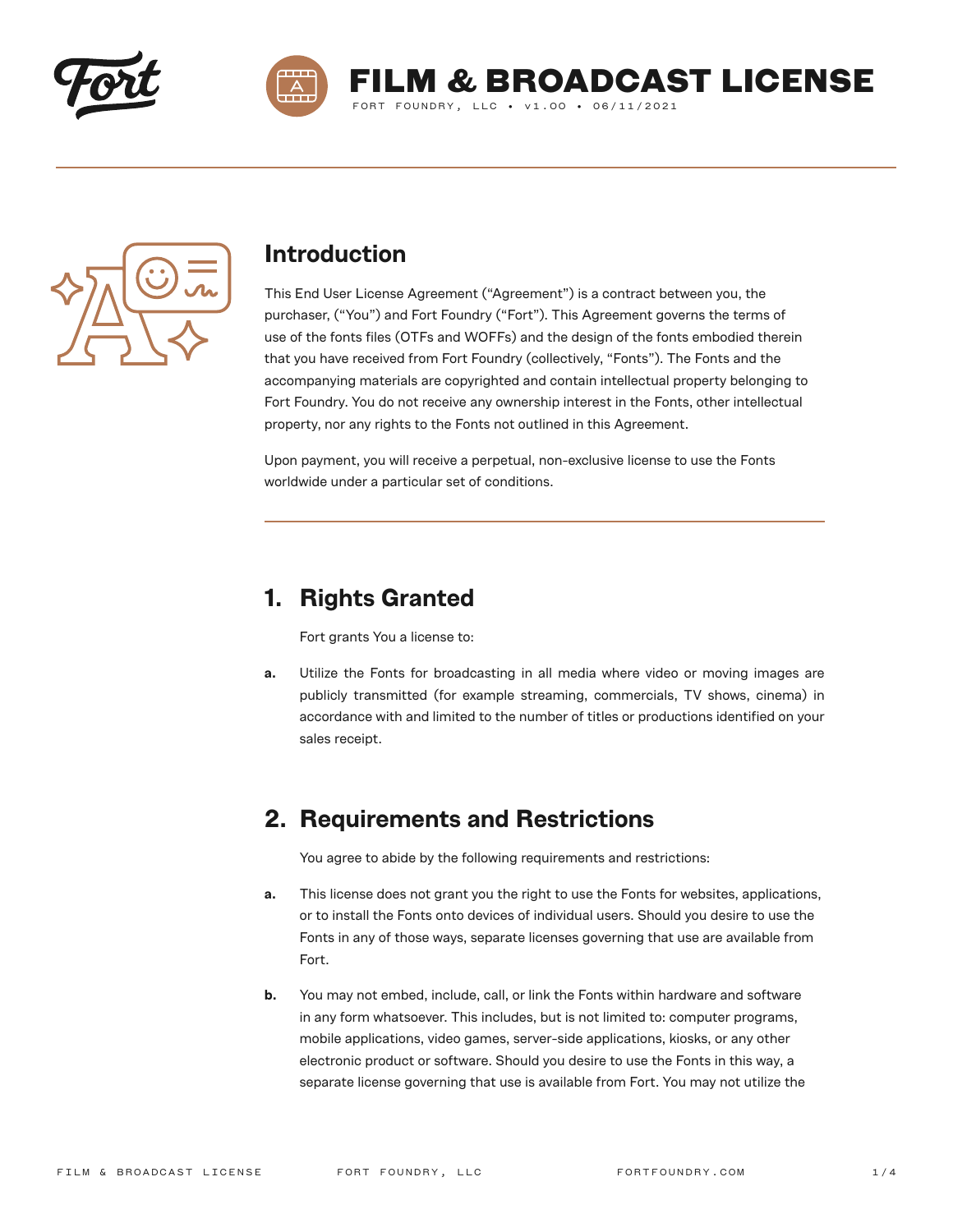Fonts on a Website that enables an end user to create custom typesetting with the Font (e.g. Photoshop Express for iOS, etc.).

- **c.** You may not use the Fonts as a resource for third parties to make customized products, icons, branding, documents, or other similar works (e.g. Canva, Adobe TypeKit etc.).
- **d.** You may not use the Fonts as a resource for You or third parties to create commercial products where the design of the Font is the embodiment of the product. (e.g. Stamps, house numbers, adhesive alphabets).
- **e.** You agree you will take no action which directly or indirectly causes the Fonts to become distributed by or otherwise be subject to an open-source software license or under similar licensing or distribution models or publicly released or otherwise made available in a way not allowed by the license provided hereunder.
- **f.** You may not transfer this Agreement without Fort's consent, and You are not allowed to lend, redistribute, sell, or sublicense the Fonts.
- **g.** The license is purchased for use within a singular organization, entity, company, person, or individual. If You wish to use this license across a group of companies an enterprise license must be purchased.

### **3. Third Parties**

You may temporarily provide the Font to a third party who is working on Your behalf. The third party must agree to use the Font exclusively for Your work, according to the terms of this EULA and retain no copies of the Fonts upon completion of the work. You agree to use reasonable measures to protect the Fonts from access and use by unlicensed third parties.

### **4. Modifications**

You may not modify the Fonts or create derivative fonts without prior written consent from Fort. You may not modify, adapt, translate, reverse engineer, decompile, disassemble, or create derivative works based on the Fonts itself. You hereby agree that the unauthorized modification or reverse engineering of the Fonts shall be an infringement on Fort's rights causing significant monetary harm.

# **5. Copyright**

Unauthorized copying of the Font even if modified, merged, or included with other software, or of the written materials, is expressly forbidden. You may be held legally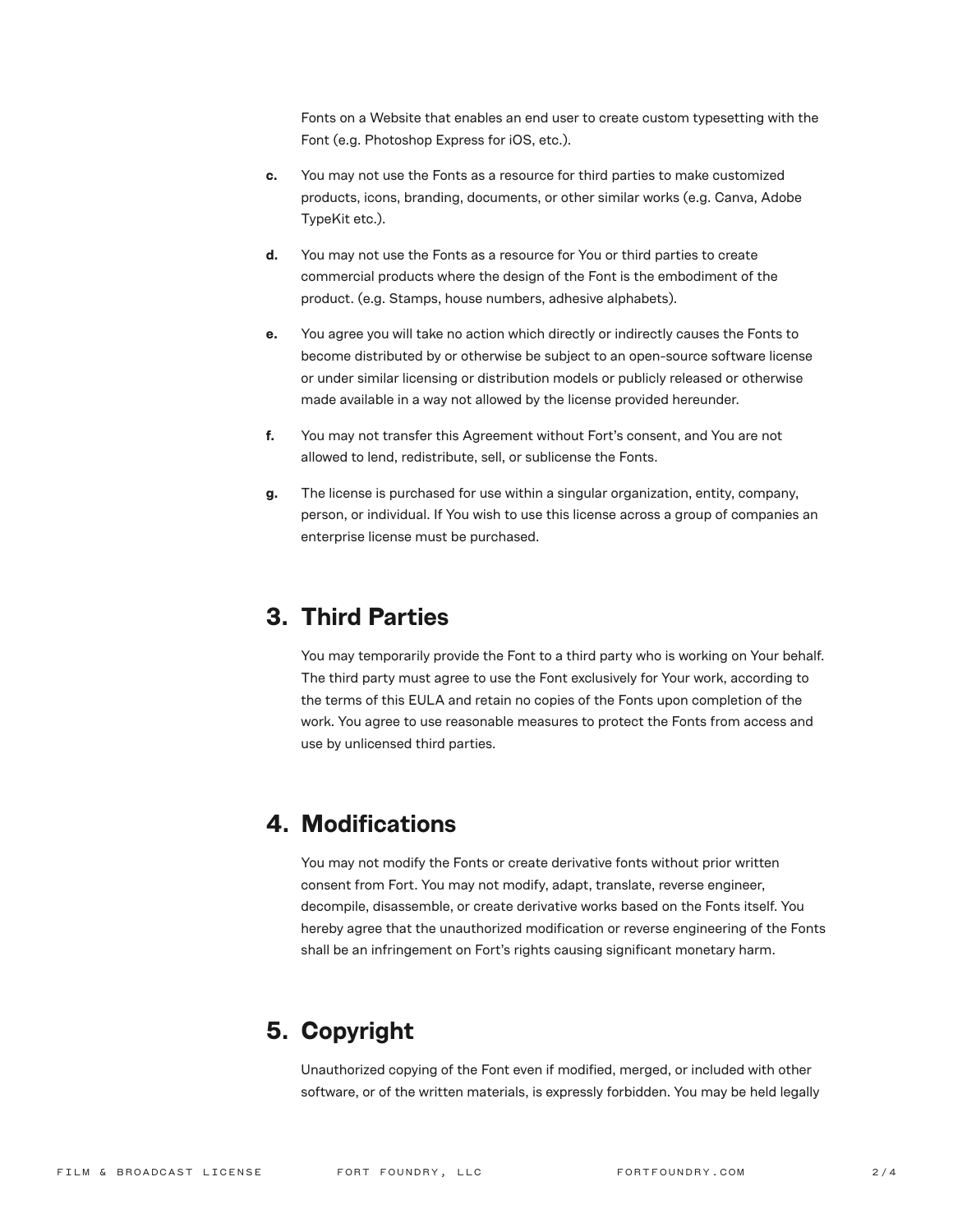responsible for any infringement of Fort's intellectual property rights that is caused or encouraged by your failure to abide by the terms of this Agreement.

## **6. Termination**

This Agreement is effective until terminated. This Agreement terminates automatically if You do not comply with its terms. Upon termination, you must destroy the original and any copies of the Fonts and documentation, except for any typeface, text or visuals generated by the Fonts, which have been distributed or otherwise used by You up to the date of Termination, in part and in whole, including modified copies, if any.

#### **7. Representations & Warranty**

Fort Foundry warrants the Fonts to be free from defects in materials and workmanship under normal use for a period of 21 days from the date of purchase. Should any Font be damaged or defective, Fort will replace the Font so long as the replacement request is made within 21 days after purchasing and is accompanied by a valid sales receipt. Any replacement Fonts will be warranted for 21 days.

The entire risk as to the quality and performance of the Fonts rests upon You. Fort Foundry does not warrant that the functions contained in the Fonts will meet your requirements or that the operation of the software will be uninterrupted or error free. All Fonts installed are done so at Your risk.

FORT FOUNDRY SHALL NOT BE LIABLE FOR ANY DIRECT, INDIRECT, CONSEQUENTIAL, OR INCIDENTAL DAMAGES (INCLUDING DAMAGES FROM LOSS OF BUSINESS PROFITS, BUSINESS INTERRUPTION, LOSS OF BUSINESS INFORMATION, AND THE LIKE) ARISING OUT OF THE USE OF OR INABILITY TO USE THE FONTS EVEN IF FORT FOUNDRY HAS BEEN ADVISED OF THE POSSIBILITY OF SUCH DAMAGES.

### **8. Governing Law**

The laws of the State of Georgia shall govern this Agreement. You agree that any action or proceeding relative to this Agreement shall take place in a court of competent jurisdiction in Clarke County, Georgia.